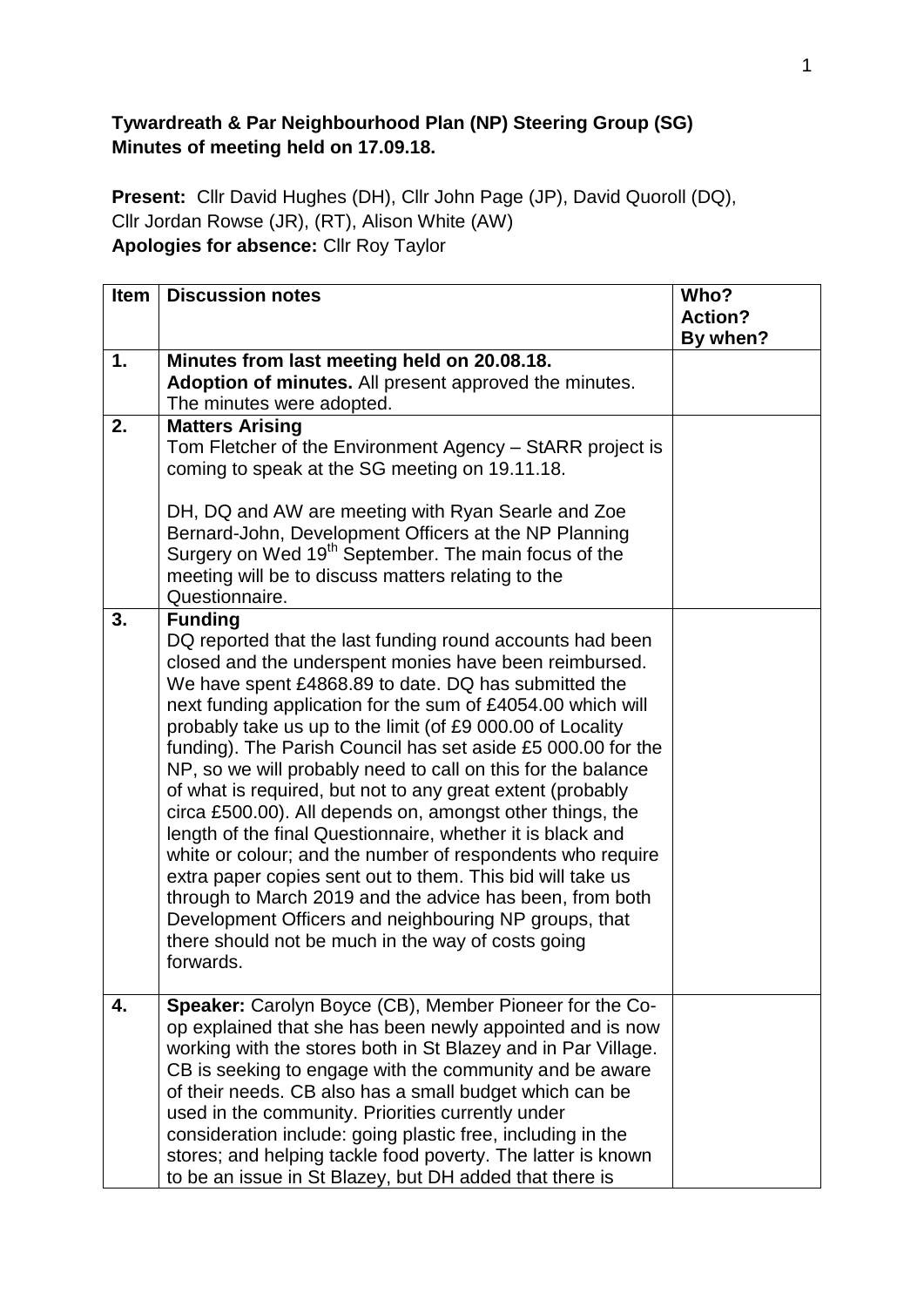|    | some evidence of this being an issue among residents of<br>our Parish. The older demographic means that this is<br>sometimes more likely to remain hidden, but it exists<br>nonetheless.                                                                                                                                                                                                                                                                                                                                                                                                                                                                                                                                                                                                                                                                                                                                                                                                                                                                                                                                                                                                                                                                                     |                                                                                                |
|----|------------------------------------------------------------------------------------------------------------------------------------------------------------------------------------------------------------------------------------------------------------------------------------------------------------------------------------------------------------------------------------------------------------------------------------------------------------------------------------------------------------------------------------------------------------------------------------------------------------------------------------------------------------------------------------------------------------------------------------------------------------------------------------------------------------------------------------------------------------------------------------------------------------------------------------------------------------------------------------------------------------------------------------------------------------------------------------------------------------------------------------------------------------------------------------------------------------------------------------------------------------------------------|------------------------------------------------------------------------------------------------|
|    | CB is also the Development Manager at Cornubia Hall; and<br>members took the opportunity to raise questions with her<br>about the Fun Palace week-end (Sat 6th Oct at Cornubia<br>Hall 10.00-6.00pm finish time tbc). CB offered to put out NP<br>information for us; and some members may go along. JP<br>will liaise as necessary on this.                                                                                                                                                                                                                                                                                                                                                                                                                                                                                                                                                                                                                                                                                                                                                                                                                                                                                                                                 | <b>JP</b> to liaise with<br>Cornubia<br>ASAP.                                                  |
| 5. | <b>Focus Group Reports:</b><br><b>Community Engagement</b><br>JP has continued with his regular sessions both at Cornubia<br>and at the Library. AW has been in contact Laura Pellow<br>(LP) the Youth Worker at Kernow Youth about the Young<br>Adult Consultation. There are a couple of things to sort<br>before the report and presentation is finalised.                                                                                                                                                                                                                                                                                                                                                                                                                                                                                                                                                                                                                                                                                                                                                                                                                                                                                                                |                                                                                                |
|    | <b>Health and Wellbeing</b><br>The main activity has been the drafting of questions for the<br>Questionnaire.                                                                                                                                                                                                                                                                                                                                                                                                                                                                                                                                                                                                                                                                                                                                                                                                                                                                                                                                                                                                                                                                                                                                                                |                                                                                                |
|    | <b>Housing and Planning</b><br>DQ is liaising with Sam Nicholson from the Affordable<br>Housing Team about the analysis of the responses to the<br>Housing Need Survey (HNS). DQ has also been speaking<br>with Help to Buy SW. It appears that when individuals first<br>register their interest in Affordable Housing, they are asked<br>to describe any connection they may have to a particular<br>parish. But Help to Buy SW do not carry out any check on<br>this at the point of registration. So, the figures may not be<br>accurate. DH said that the important thing is that this and<br>the issues relating to the Homechoice register are<br>mentioned in the report along with the fact that we have<br>investigated to the best of our ability. A letter has been sent<br>to Mr Dennis, Chair of Cornwall Housing (which is<br>responsible for Homechoice) asking him to clarify the<br>current situation. We have not yet received a reply to this.<br>The HNS will come back to the SG as soon as a draft is<br>available for agreement and sign off. It was agreed that it<br>might be useful to ask Andrew Prendergast of Cornwall<br>Council to come and speak to us about Rural Housing and<br>Community Land Trusts in particular. AW will contact him. | DH/AW to<br>follow up if<br>necessary<br>AW to contact<br>Andrew<br>Prendergast<br><b>ASAP</b> |
|    | <b>Environment and Heritage</b><br>DH and DQ are "walking the ground" to identify where it<br>might be appropriate to draw development boundaries<br>around Tywardreath and Par Villages, taking into account<br>key landscape features of the Parish amongst other things.                                                                                                                                                                                                                                                                                                                                                                                                                                                                                                                                                                                                                                                                                                                                                                                                                                                                                                                                                                                                  |                                                                                                |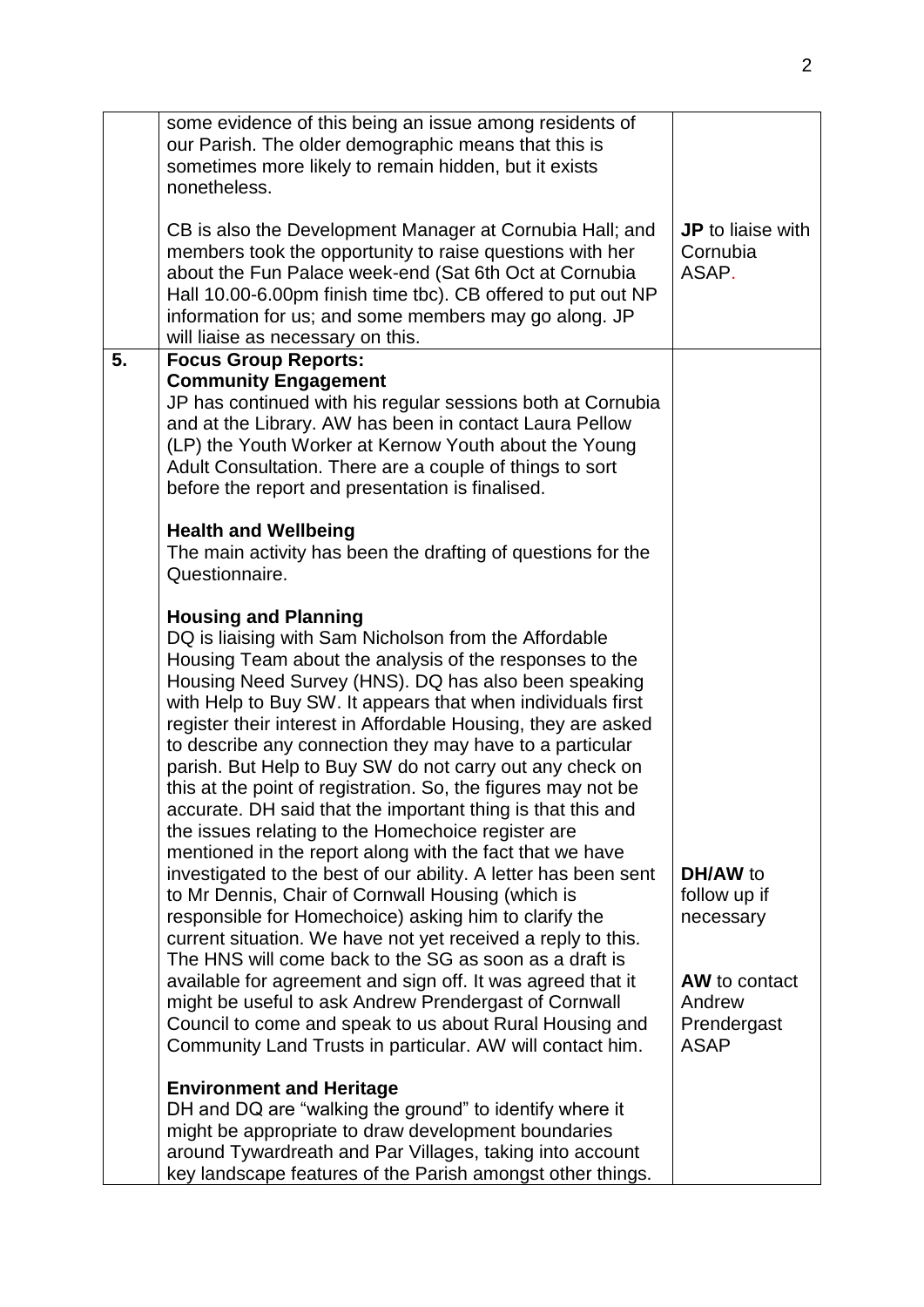|    | DH will then liaise with John Brinkhoff of Cornwall Council<br>(CC) mapping section with a view to getting a new map<br>created. This proposal will be put to the community in the<br>Questionnaire. DH added that much of the information and<br>evidence required for both development boundary and the<br>Landscape Character Assessment is already available on<br>the CC website.<br><b>Business and Employer Survey</b><br>JR, CW and AWI have hand-delivered paper copies of the<br>survey to many businesses. The article in the September<br>edition of PL24 included a last call for businesses and<br>employers to do the survey; and wherever possible SG<br>members are using personal contacts to try and encourage<br>more replies. It was agreed that SG members would deliver<br>any last remaining paper copies of the survey and<br>envelopes to businesses ASAP. AW and JP decided to<br>delay a final call via email and Facebook until later in<br>September/ the beginning of October when the tourist<br>season will be winding down a little.                                                                                                                                                                                                                                                                                                                                                                                                                  | <b>AW/JP</b> to<br>post/email out<br>reminders<br>Beg. October                                                                                                                 |
|----|-----------------------------------------------------------------------------------------------------------------------------------------------------------------------------------------------------------------------------------------------------------------------------------------------------------------------------------------------------------------------------------------------------------------------------------------------------------------------------------------------------------------------------------------------------------------------------------------------------------------------------------------------------------------------------------------------------------------------------------------------------------------------------------------------------------------------------------------------------------------------------------------------------------------------------------------------------------------------------------------------------------------------------------------------------------------------------------------------------------------------------------------------------------------------------------------------------------------------------------------------------------------------------------------------------------------------------------------------------------------------------------------------------------------------------------------------------------------------------------------|--------------------------------------------------------------------------------------------------------------------------------------------------------------------------------|
| 6. | <b>Questionnaire + letter</b><br>The letter to accompany the Questionnaire has been<br>agreed with a couple of minor amendments. AW will<br>circulate the <b>letter version 6</b> to all SG members for review,<br>once the amendments are made. It was agreed that there<br>will be one prize of £50.00 offered as an incentive to try<br>and improve the response rate. Marketing Means will<br>organise the draw and then notify us of the winner.<br>Most of the content of the Questionnaire version 4 was<br>agreed with some amendments. There are some queries to<br>resolve, mainly around whether some of the questions are<br>appropriate to the NP. AW has forwarded this version of the<br>Questionnaire and some supplementary questions to Ryan<br>Searle and Zoe Bernard-John, Development Officers. They<br>will be feeding back to DH, DQ and AW at the NP Planning<br>Surgery on Wednesday 19 <sup>th</sup> September at 10.00am. DH,<br>DQ and AW will amend the Questionnaire again after this<br>meeting. AW will then send the amended Questionnaire to<br>Marketing Means (MM), so they can format it appropriately<br>and comment as well. A map or maps will also need to be<br>inserted. DH is taking the lead on drawing up the proposed<br>development boundary; and will liaise with John Brinkhoff of<br>CC Mapping Section as regards the creation of this new<br>map. At this point the amended Questionnaire will be re-<br>circulated to SG members. | AW to amend<br>docs. and<br>circulate to SG<br><b>ASAP</b><br><b>AW</b> contact<br>MM ASAP<br><b>DH</b> liaise with<br>CC re: the<br>drawing up of a<br>new map<br><b>ASAP</b> |